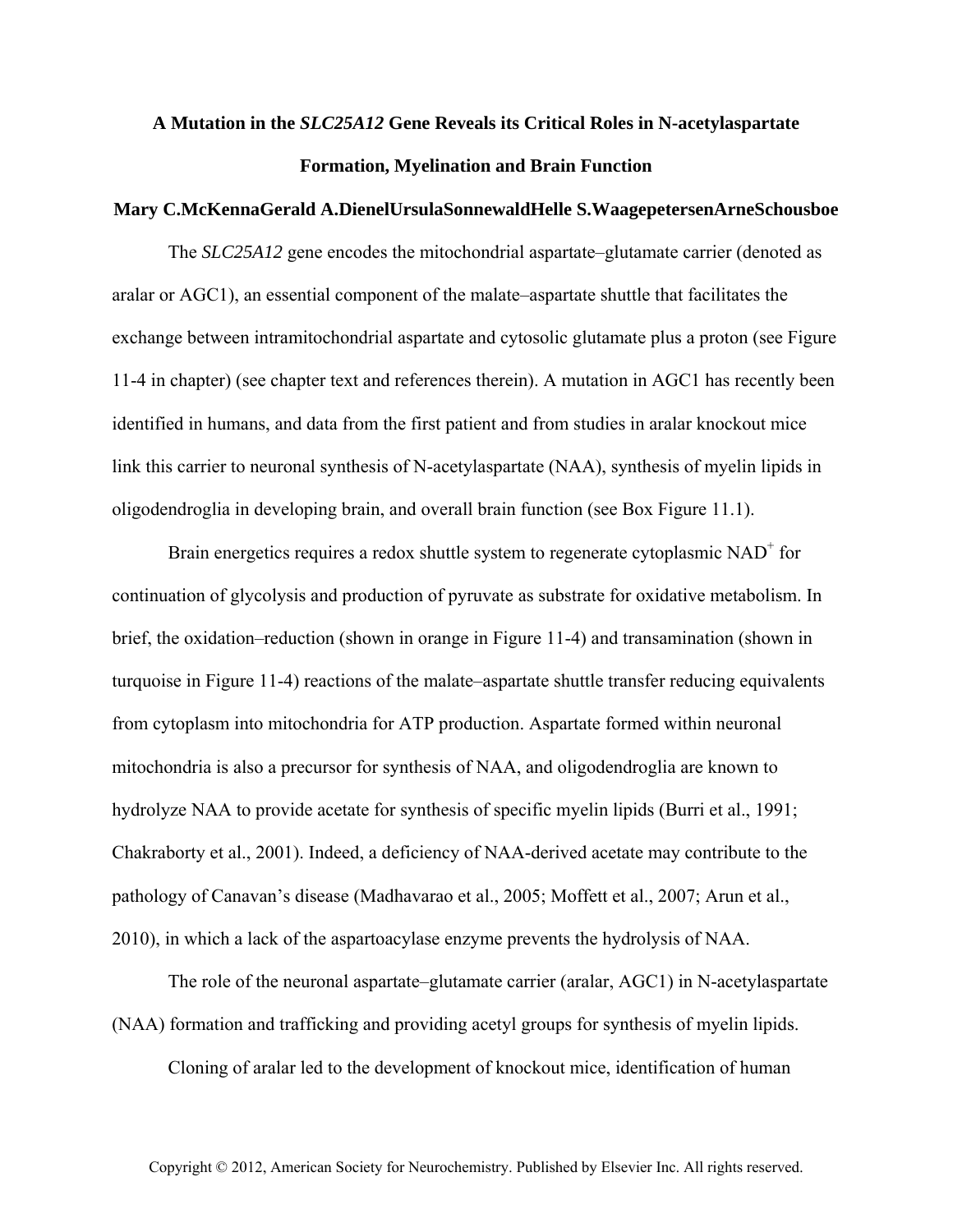mutations, and a better understanding of the essential roles of aspartate formation and release from neuronal mitochondria in brain function. Mice with a complete knockout of aralar (*Aralar*<sup>−</sup>/<sup>−</sup> ) are developmentally delayed and die by postnatal day 22. *Aralar*<sup>−</sup>/<sup>−</sup> mice have a profound decrease in the concentrations of aspartate and NAA without apparent neuronal loss, and the patient with a mutation in the *SLC25A12* gene has low brain NAA levels. *Aralar*<sup>−</sup>/<sup>−</sup> mice also have hypomyelination and low concentrations of specific myelin lipids, consistent with cerebral hypomyelination in the aralar-deficient child, who also had severe psychomotor developmental delay and seizures. Mitochondria isolated from muscle of the aralar-deficient child had a non-functional carrier and severely impaired respiration with glutamate. Since brain lactate level was not elevated in this child, Wibom et al. (2009) questioned the importance of the malate–aspartate shuttle in brain and raised the possibility of a compensatory shuttle system.

Use of neuronally generated NAA by oligodendrocytes and reduced NAA levels without apparent neuronal loss validate the concept proposed by Clark (1998) that NAA is a marker of neuronal mitochondrial function rather than of neurons *per se*. This distinction has important implications for interpretation of  ${}^{1}$ H-NMR spectra used for clinical diagnosis because a decrease in NAA or ratio of NAA/total creatine is often interpreted as a loss of neurons (Moffett et al., 2007; Clark, 1998; Bates et al., 1996). However, decrements in NAA level can also represent *reversible* neuronal or mitochondrial dysfunction (Moffett et al., 2007).

Mitochondrial respiration is essential for neurons, and the question of whether there is a compensatory redox shuttle system is important. Two alternatives are the glycerol phosphate shuttle and the aspartate–glutamate carrier, citrin (AGC2). Upregulation of citrin, which can substitute for aralar in AGC1 deficiency, could preserve malate–aspartate shuttle function; residual expression of citrin could explain the regional hypomyelination in the patient. Low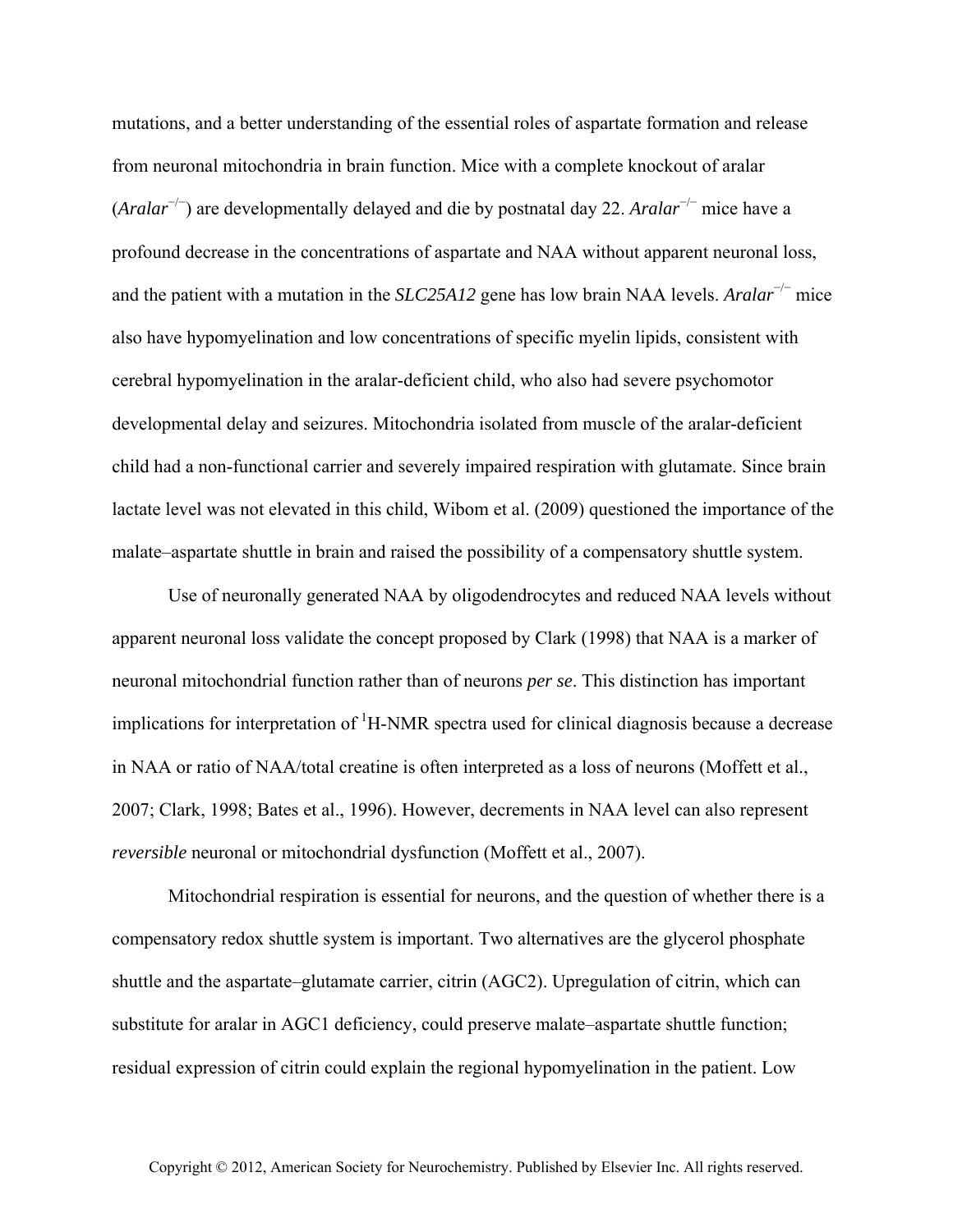levels of citrin are found in specific neuronal clusters in mouse brain (Contreras et al., 2010); this finding should stimulate studies to evaluate citrin levels in *Aralar*<sup>−</sup>/<sup>−</sup> mice and in human brain.

In summary, studies of aspartate–glutamate carrier deficiency highlight the critical multifunctional roles of a single neuronal mitochondrial protein and a single amino acid (aspartate). This carrier is essential for brain energetics, intra- and intercellular metabolite trafficking for biosynthesis of key lipid components of the myelin sheath, neuronoligodendroglia interactions and overall brain development and function. Reduced aspartate formation and/or efflux from neuronal mitochondria leads to reduced NAA levels, hypomyelination, and severe neurological defects. These findings raise a number of important issues, including the lack of lactate accumulation and possibility of alternative shuttle systems, the origin of the 4-carbon backbone for neuronal aspartate that is used to synthesize and export NAA, and the fate of the aspartate generated by hydrolysis of NAA in oligodendroglia. Thus, detailed analysis of the phenotypes associated with mutations in critical brain proteins can lead to a better understanding of the interactions among seemingly unrelated pathways and among neurons, oligodendroglia and astrocytes.

## **References**

Arun et al., 2010 P. Arun, C.N. Madhavarao, J.R. Moffett, K. Hamilton, N.E. Grunberg, P.S. Ariyannur, Metabolic acetate therapy improves phenotype in the tremor rat model of Canavan disease. Journal of Inherited Metabolic Disease. 33 (2010) 195–210.

Bates et al., 1996 T.E. Bates, M. Strangward, J. Keelan, G.P. Davey, P.M. Munro, J.B. Clark, Inhibition of N-acetylaspartate production: implications for 1H MRS studies *in vivo*. Neuroreport. 7 (1996) 1397–1400.

Burri et al., 1991 R. Burri, C. Steffen, N. Herschkowitz, N-acetyl-L-aspartate is a major source